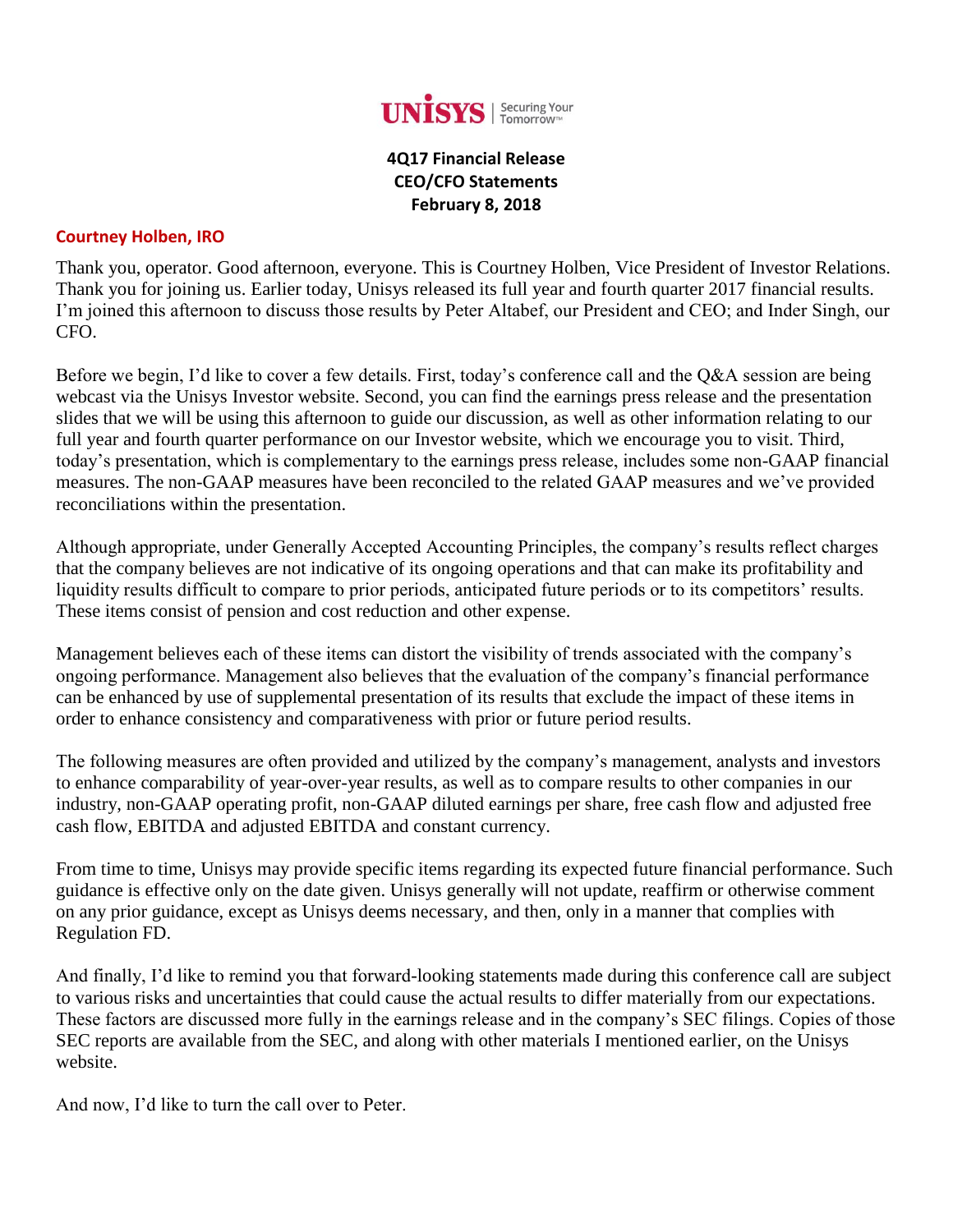### **Peter Altabef, CEO**

Thank you, Courtney, and thank you all for joining us today to discuss our fourth quarter and full year 2017 financial results. We're pleased with our strong performance for the year. For the second consecutive year since reestablishing the process of issuing it, we have either met or exceeded full year guidance on all metrics. For 2017, we exceeded our guidance for non-GAAP operating profit margin and adjusted free cash flow and achieved the high end of our guidance for revenue. We believe this demonstrates continued progress on our key goals of using our industry go-to-market focus to drive improvement in revenue trajectory, expanding profitability and optimizing cash flow.

We grew revenue 3.5% in the fourth quarter. Non-GAAP operating profit for the period was up 610 basis points year-over-year to 15.8%, supported by 230 basis points of operating margin expansion in Services and a strong Technology quarter where revenue grew 23% year-over-year and operating margins expanded 18 points yearover-year. Non-GAAP operating profit margin was up 80 basis points for the full year to 8.5%, helped by a 90 basis point improvement in Services margins year-over-year.

While quarterly results are more sensitive to renewal schedules, improving the consistency of annual ClearPath Forward revenues has been a key focus for us and we're pleased to see our Technology revenue grow slightly for the second consecutive year. As is typical, our fourth quarter was the strongest for Technology, and this year, it ended up being even stronger than we expected, led by higher ClearPath Forward revenue.

As we've discussed, we have been differentiating our go-to-market efforts in three distinct ways: by targeting our focused industries where we have deep expertise and unique solutions, incorporating security into everything we do, and strengthening our best-in-class leveraged solutions.

We're excited to see that these efforts are showing ongoing progress. In 2017, we saw a 3% year-over-year revenue growth in our focus industries, which accounted for 44% of total revenue, and we launched a number of new or refreshed industry-specific applications as we have discussed previously.

Focus industry revenue grew 11.5% for the fourth quarter, which helped grow the company overall. Regarding security, we continue to sell Stealth on a standalone basis and to build Stealth into our broader set of solutions to differentiate our offerings versus our competitors. We saw Stealth continue to gain traction with TCV, which is total contract value, up over 130%. ACV, which to remind you as annual contract value, was up over 150%. The number of clients for Stealth was up 74% and the total revenue was up 27%, all on a year-over-year basis for the full year 2017. As you know, Stealth is just one component of our security offerings, and we saw a 20% year-over-year growth in pipeline for security overall.

Security also represents one of our leveraged solutions which are sold across multiple industries, and also include offerings such as digital workplace services and digital transformation services. Just as we innovate industry-focused solutions, we continue to evolve these offerings. In digital workplace services, we were recently recognized as a leader by NelsonHall and ISG and received the highest ranking in ability to execute within Gartner's latest study.

To further illustrate our go-to-market progress, please turn to slide 5. In 2017, total TCV was up 8% year-overyear to \$3.2 billion in 2017 and new business TCV grew 89% year-over-year to \$1.2 billion. Total company ACV was \$1.7 billion in 2017, up 22% year-over-year. New business ACV, which includes new scope and new logo, was \$442 million, up 93% year-over-year.

Our total pipeline grew 54% year-over-year to \$13.6 billion at year end, and our new business pipeline grew 66% year-over-year to \$11.2 billion. As stated previously, our security pipeline, which encompasses all of our security offerings, including Stealth, grew by 20% year-over-year to over \$685 million. Of course, not all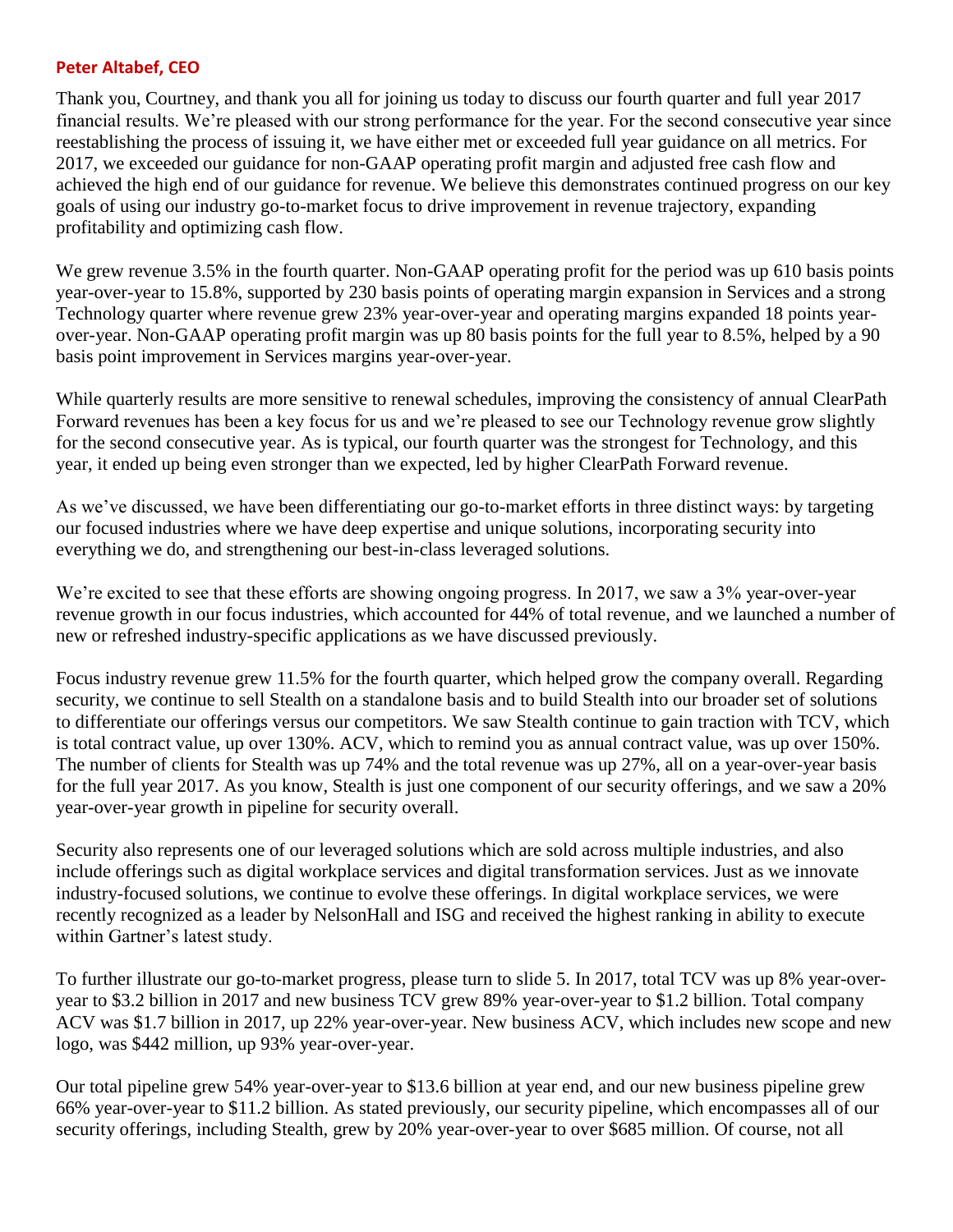opportunities in our pipeline will translate into revenue but we believe pipeline is a leading indicator that we look forward to growth.

In connection with this, we also look to win rate which was up 5 points year-over-year in 2017 for the company overall. Our pipeline for our newly launched or refreshed industry-specific application products, such as Elevate, and related services grew 7% year-over-year to \$746 million as of the end of the year. And as I mentioned, we also saw focus industry revenue at approximately 44% of total 2017 revenue grow 3% yearover-year.

Based on all of this, we believe we are well-positioned entering 2018. We are executing on our plans, with a focus on optimizing the business to continue driving upside over time. As a result, we are providing full year revenue guidance for 2018 of between \$2.7 billion and \$2.825 billion, representing growth of negative 2% to positive 3% as reported. Additionally, we are providing non-GAAP operating profit margin guidance of 7.75% to 8.75%, and adjusted EBITDA margin guidance of 13.7% to 14.9% for 2018. Inder will go through our guidance in more detail shortly.

Let's discuss Services for a moment. At the segment level, we also saw strong progress over the course of the year against key goals. Starting again with Services, we saw a significant improvement in our productivity rates in the second half of the year, which has been a key focus in our margin expansion efforts. In the fourth quarter, we further improved our ratio of dedicated full-time employees or FTEs to manage devices in our Services business, and we believe the FTE device ratio is now in line with industry standards, which was our goal by the end of 2017. Our devices under management continued to increase despite the fact that we reduced Services head count associated with those devices by 45% in the second half of 2017, and we remain focused on further improving our productivity rates over time.

During 2017, we continued to evolve our approach with respect to automation and artificial intelligence and have adopted new software applications in our digital workplace services, including field engineering and service desk solutions. These will be included starting in 2018. We believe this advanced intelligent automation will allow us to improve our clients' experience, our service quality and our competitive position, while also improving our cost to serve. We also believe these improvements around automation, AI and productivity rates are important structural changes that will position us to drive ongoing improvements in profitability within Services in the near-term and create further upside to optimize the business over time.

We saw continued strength in the fourth quarter and 2017 overall in ClearPath Forward Services, which represents application development and modernization work for our clients on this operating system. These offerings accounted for a mid-single digit percent of 2017 Services revenue with low double-digit annual revenue growth, and margins or gross margins roughly double those for Services overall. This represents about half of the total Services revenue associated with ClearPath Forward, the other half being maintenance and warranty work related to ClearPath Forward. We believe that the strength in ClearPath Forward Services indicates ongoing interest from our clients in the ClearPath Forward platform as they expand the scope of related services they are utilizing.

Turning now to Technology, which, as I mentioned, saw strong performance this year, with growth largely driven by ClearPath Forward. We believe that this, as well as the strength I just noted with respect to ClearPath Forward Services, indicates that the work we have done to create a new technology roadmap is having an effect. Earlier in these remarks, I provided color on the progress we made on Stealth, with respect to new client wins, TCV, ACV and revenue. We also had a substantial win with the U.S. government in a civilian agency to provide Stealth licenses, services and maintenance to facilitate the agency's use of physical and behavioral biometrics systems.

As we have mentioned previously, partnerships have become an increasingly important part of our strategy with Stealth. During 2017, Mitel integrated our Stealth product into their secure cloud solution and closed their first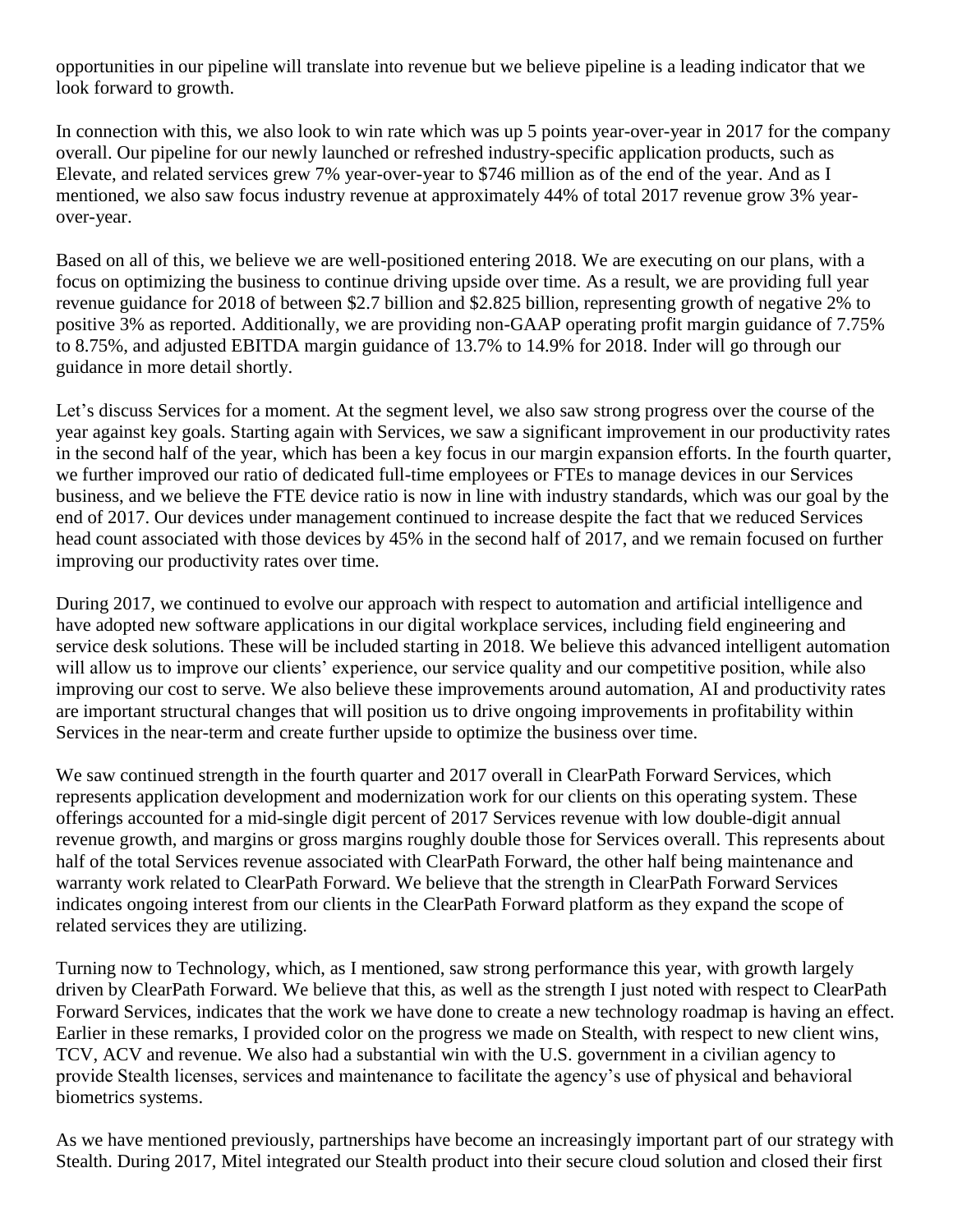sale of the combined offering to a large European manufacturer. Stealth is being used to add encryption in motion across a high value cloud environment and to provide increased information security by implementing micro-segmentation throughout data centers. We expect to continue utilizing such partnership strategies to broaden the reach of the Stealth platform for 2018. Technology profitability continues to be strong, with operating profit margins for the segment of 180 basis points for 2017.

Turning now to some color on various sectors. Our U.S. federal business continues to demonstrate solid performance. Revenue grew 1.2% overall for 2017, supported by a strong fourth quarter, which saw 7.7% growth year-over-year. Our U.S. federal business also won a Washington Technology Industry Innovators Award for the fourth quarter.

Our public sector saw a strong fourth quarter as well, with revenue growth of 9.5%. In the first half of this year, we expect to launch the last of the industry application products that we have previously highlighted. This solution, known as LineSight, offers intelligent analytics for assessing potential risks presented by travelers and cargo shipments. The solution will apply to our international global clients.

In our commercial sector, we saw a revenue performance in 2017 that was in line with our financial guidance for the company overall.

Financial services saw a very strong end to the year, with year-over-year revenue growth in the fourth quarter of 13.7% and a decline of less than 3% for the full year. We extended our contract with iPSL, our check processing joint venture, by five years and continued the upgrades that we have been making at this unit to digitize check processing. Inder will provide more color on the financial implications of this shortly.

In conclusion, we're very excited about our success during 2017 and are optimistic about the opportunities for 2018. We're executing on our strategy and dedicated to the continued optimization of the business.

With that, I'll turn things over to Inder.

#### **Inder Singh, CFO**

Thank you, Peter. Hello, everyone. Thanks for joining us today. In my comments, I'll provide comparisons on a GAAP and non-GAAP basis. Just to remind you, the non-GAAP results exclude pension expense, cost reduction and other charges.

We are very pleased with our 2017 financial performance and about how this positions us entering 2018. I'll start today by covering the key financial highlights on slide 7, and then, we'll provide additional details later. As slide 7 shows, we executed strongly across many fronts. Non-GAAP operating margin was 8.5% for the full year 2017 compared to guidance of 7.25% to 8.25%. And adjusted free cash flow was \$199 million compared to our guidance range of \$130 million to \$170 million.

We also achieved revenues at the top end of our full year guidance range, reporting \$2.74 billion compared to our guidance range of \$2.65 billion to \$2.75 billion. Peter said this marks the second year in a row that we have either met or exceeded guidance on our key financial metrics. We're pleased that we grew total revenue reported in the fourth quarter by 3.5%.

As we look to 2018, we believe we're also well-positioned as we ended the year with 2017 Services backlog reaching \$4.3 billion, up 10.3% year-over-year, the highest percentage growth we have seen in year-end backlog since 2000.

As you know, we have worked very hard over the last several quarters to drive the revenue trajectory towards growth while exercising discipline around costs, and we're pleased to see the progress we made in 2017. And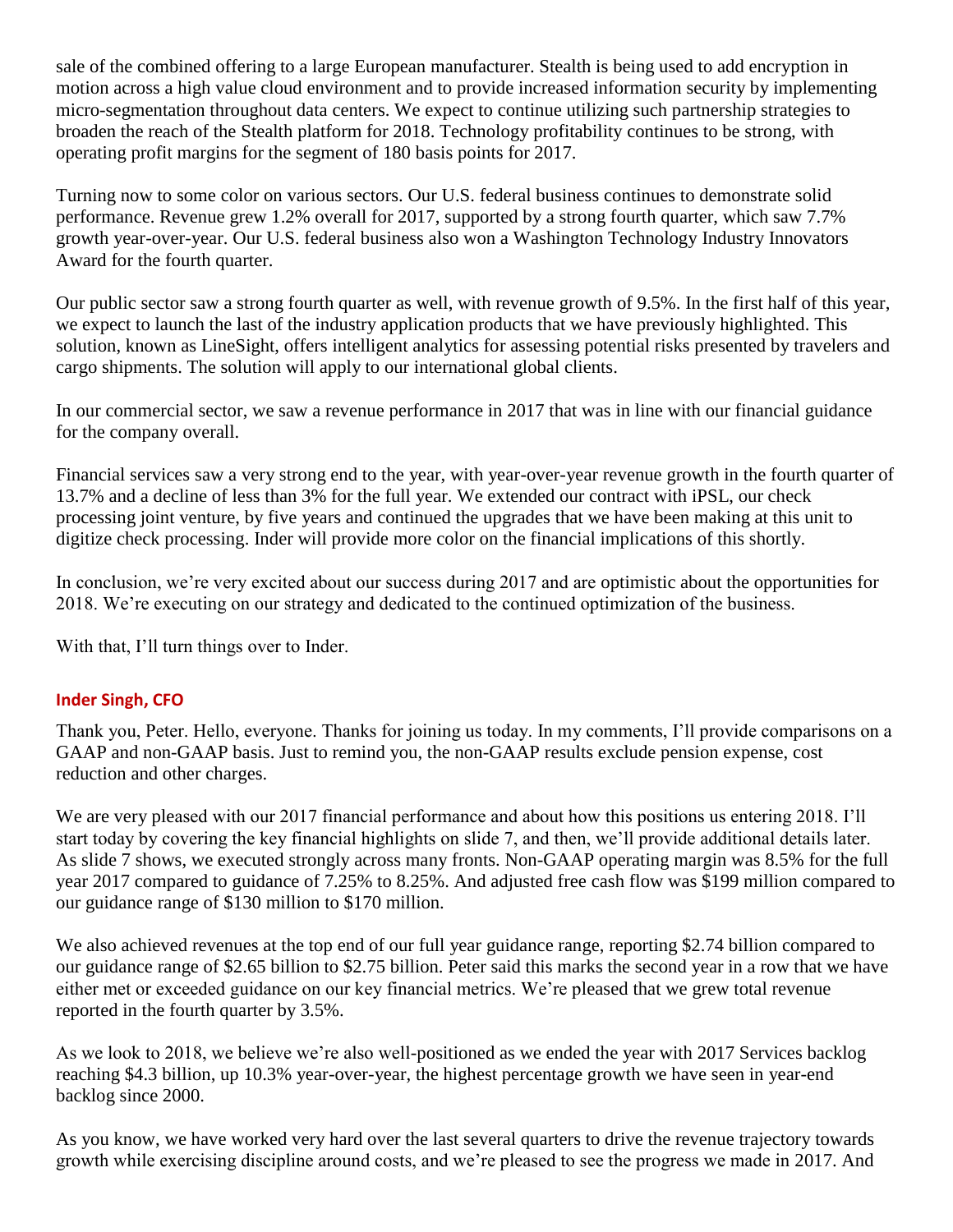slide 7 also shows our adjusted EBITDA increased as well, reaching \$400 million for 2017, and adjusted EBITDA margin reached 14.6%, 100 basis points higher than last year.

There's also some encouraging news on the pension front. We're pleased to report that our pension deficit declined by 18% or \$390 million, down to \$1.78 billion at year end. Some good news on the pension cash contribution side as well, our required cash contribution over the coming five years are now projected to be \$300 million lower as compared to our estimates a year ago. And the projections for the next 10 years are also down by \$350 million as compared to the estimates from a year ago.

We continue our active approach to managing our pension obligations. First, we split the U.S. pension plan into two separate plans with effect from January 1, 2018. This plan split provides greater flexibility in managing the obligations and assets going forward, and also lowers the overall PBGC premiums. Importantly, there is no impact to the planned participants. Second, on the international pension side, we continue to proactively manage our liabilities and cash contributions in key foreign locations. As an example, we froze one significant international plan and also have now achieved a full funding status in another significant international plan.

Turning to slide 8, we just discussed the revenue, margin and cash flow trends, so I won't repeat those here. I would just note that currency movements had minimal impact on results this year. We benefited this year from the new U.S. tax legislation that was enacted in December, which provides for us to receive a refund of all alternative minimum tax or AMT credits. This resulted in our recording a P&L tax benefit of \$29 million in Q4. This \$29 million is in addition to the \$21 million credit refund we already recorded earlier in 2017, bringing our total P&L tax benefit to \$50 million for the year. This law also provides a cash benefit of \$50 million, of which we received \$9 million refund in the fourth quarter and the remaining \$41 million is to be received in the next few years between 2018 and 2022.

Our GAAP net loss was \$65 million in 2017 compared to \$48 million in 2016, mainly due to our restructuring plan. And I would note that the charges from that 2015 restructuring plan are now largely complete. Non-GAAP net income in 2017 was up significantly, helping drive our diluted non-GAAP EPS to \$2.42, a 19.2% year-overyear increase despite the higher share count we used in the 2017 calculation versus the 2016 calculation.

Turning to slide 9, we had a particularly strong fourth quarter, including our achieving quarterly revenue growth, and both Services and Technology margin expanded in the fourth quarter, helping lift operating margin, EBITDA margin and EPS. The diluted GAAP EPS increased from a negative \$0.02 in the fourth quarter of 2016 to a positive \$0.77 in the fourth quarter of 2017. Diluted non-GAAP EPS almost tripled year-over-year from \$0.60 to a \$1.75. Lastly, on this slide, we closed the year with very strong operating and adjusted free cash flow generation.

Please turn to slide 10 for our segment results. As we have discussed consistently, improving the profitability of our Services segment has been and remains a key focus. We're pleased that 2017 Services gross margins reached 16.8%, up 60 basis points year-over-year, and Services operating profit margin improved slightly more, up 90 basis points year-over-year to 2.8%, indicating additional progress on cost controls. We continue to maintain a sharp focus on Services margin going into 2018 and we believe there is more upside here as we continue to drive efficiency and invest in automation.

Technology closed the year with Q4 revenue growth of 23% year-over-year and operating profit margin up by over 1,800 basis points. Bulk of technology revenue is still driven by ClearPath Forward, although we saw an increasing contribution from Stealth and our industry application products in the fourth quarter and for the year overall. We are pleased to see our Technology segment benefit from continued support of the ClearPath Forward platform by our installed base.

Due to the upcoming Technology contract renewal schedules for 2018, we're again modeling Technology revenue to be down year-over-year. Within the year, we expect to see a 40/60 split between first half and second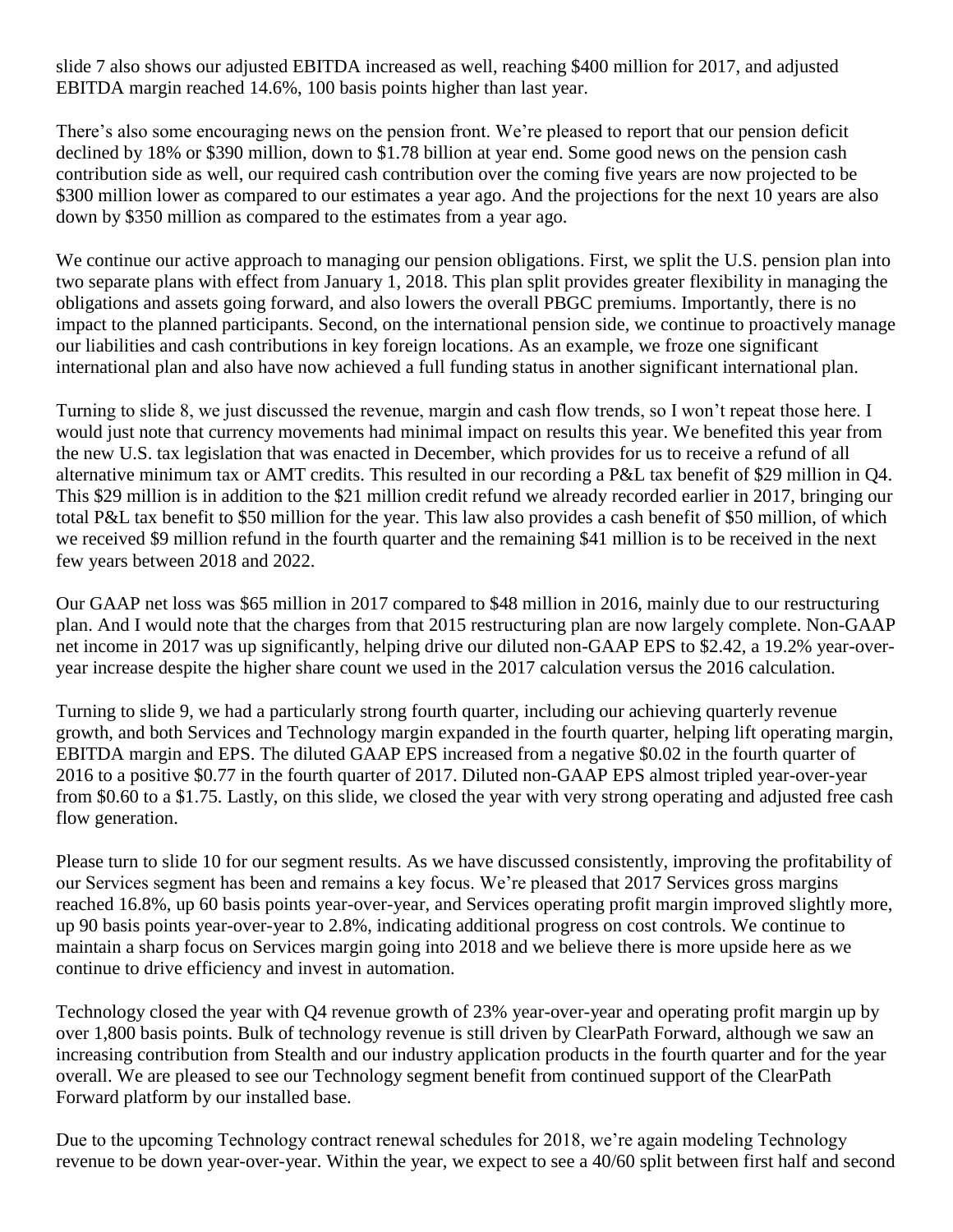half Technology revenue. We expect Q1 and Q4 to be the stronger quarters of the year, with Q2 and Q3 expected to be down year-over-year. I already noted that our strong Services backlog growth of 10.3% yearover-year ended at \$4.3 billion. Of this amount, we expect approximately \$505 million to convert into revenue in the first quarter of 2018.

Slide 11 highlights that we have executed on cash flow across the spectrum this year, including cost management, our working capital initiative, and we were again helped by Technology. As a result, we ended the year stronger than we anticipated on full year adjusted free cash at \$199 million versus our guidance of \$130 million to \$170 million. Our year-end cash balance of \$734 million was up \$135 million sequentially and up \$363 million year-over-year. Fourth quarter operating cash flow and adjusted free cash flow were up 76% and 77% year-over-year, respectively.

We continue to execute on our CapEx light strategy across Unisys and we'll maintain a sharp focus on the company's CapEx intensity. As you know, from our recent earnings calls, however, we have been implementing a special project in our UK-based JV called iPSL to digitize the check processing business in that country, which will reduce the operational cost for that joint venture over time. When we spend CapEx for that JV, our large banking partners in that venture then reimburse us for the spending.

CapEx spending associated with this project in 2017 was approximately \$50 million and is anticipated to end in early 2018. Excluding amounts associated with this project, which is now winding down, as I noted, Unisys CapEx for 2017 was down year-over-year from \$177 million in 2016 to approximately \$125 million in 2017.

The improvements of the cost structure at iPSL are expected to have a working capital impact for us in 2018. Similar to how our JV partners reimburse us for CapEx, we also received prepayments from them for the operating costs of that venture. Since the digitization project lowers the JV's operating expenses in 2019 after completion of the project, we also expect lower prepayments for those lower expenses, which will impact working capital in 2018 for us. As a result, we expect a decline in working capital from this 2018 of approximately \$60 million to \$70 million, or separately, as we have reported the past few quarters, we've been implementing a Unisys-wide working capital project to drive improved efficiency.

We already saw approximately \$60 million of benefit related to this project in 2017 and expect to see an additional \$40 million benefit in 2018 which will help mitigate some of the iPSL working capital impact that I just discussed. Net-net, we expect this \$40 million improvement to offset some of the iPSL working capital needs, resulting in a net modest working capital consumption in 2018. To help with your cash flow modeling, we expect 2018 CapEx to be in the range of \$140 million to \$150 million. And lastly, related to cash flow, we expect cash interest payments in 2018 to be about \$60 million.

Turning to slide 12, we're pleased to have substantially completed our cost restructuring program. Exiting 2017, we estimate that we have achieved approximately \$270 million of annualized run rate cost savings, \$70 million more than our original target of \$200 million. As we executed the plan, we found additional opportunities for savings, and so, the charges to achieve these savings totaled \$319 million relative to an original estimate of \$300 million. This increase was more than offset by the additional savings. Of the \$319 million in total charges, \$35 million were non-cash. As you see on this slide, there's some remaining cash usage [Technical Difficulty] (00:30:46) given the timing of social plan requirement.

Slide 13 highlights the \$390 million or 18% reduction in our pension deficit that I noted earlier. Approximately \$100 million of this reduction is attributable to the U.S. plans and \$290 million to our international plans. These improvements were driven by strong asset returns, partially offset by discount rates as you can see on the next slide.

Now, please turn to slide 15 which shows our cash contributions over the coming 10 years. As I noted, our required cash contributions over this period are lower by \$350 million, \$300 million of which are in the first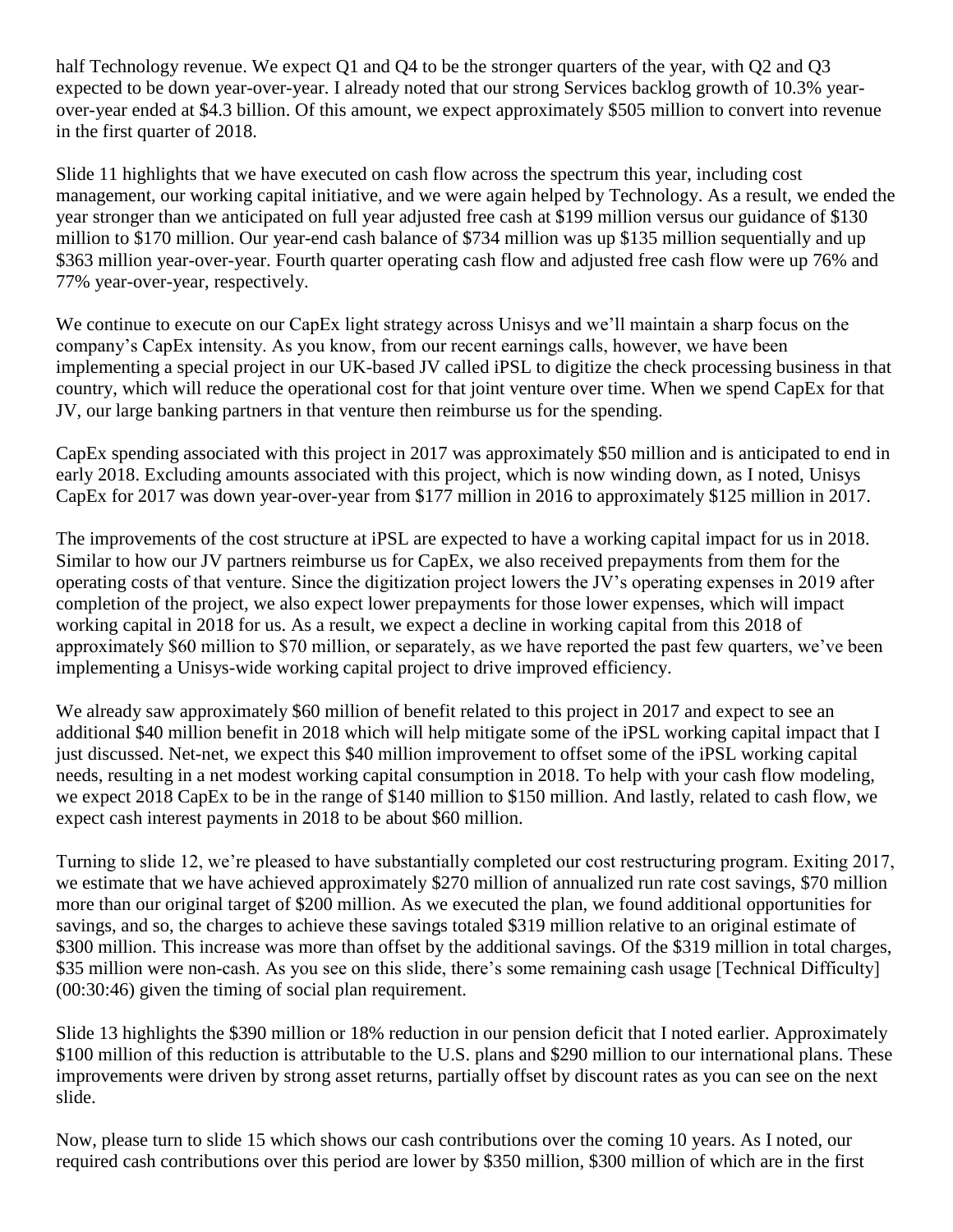five years. In 2018, we expect to contribute \$150 million into our defined benefit plans. The calculation for the required pension cash contributions depends on a number of factors, including actuarial assumptions and various other items. As we have noted, we are working to be more proactive in managing our pension obligations. A detailed review of our U.S. pension strategy is continuing. While still being finalized, we expect this strategy will be designed to manage variability.

Turning to slide 16 which highlights our tax assets. With the recently enacted U.S. tax legislation, we are still assessing its future impact. However, we have already seen benefits from it in Q4 as I noted. First, as this chart indicates, Unisys has significant U.S. tax assets and we currently do not pay U.S. income taxes. Under the new law, we will continue to have unlimited use for our NOLs carried forward from 2017. Certain of the U.S. assets reflected on the chart have been revalued to reflect the lower 21% corporate tax rate. Note also that we continue to maintain a full valuation allowance against such U.S. tax assets for GAAP reporting. I have already noted the positive impact of the AMT refunds we had seen in 2017.

Unisys does incur taxes in certain foreign jurisdictions. Historically, this foreign tax expense has been between approximately 3% to 5% of international revenues. That revenue has historically been about half of total Unisys revenue. So, the associated cash taxes have been somewhat less, driven primarily by our ability to monetize tax assets in certain jurisdictions. These 3% to 5% international taxes are still expected regardless of changes to the U.S. Tax Code. So, we expect 2018 cash taxes to be consistent with the amount we saw in 2017.

Let me now turn to guidance, which is highlighted on slide 17. For 2018, we will again be providing guidance for revenue and non-GAAP operating profit margin. As you saw in our Analyst Day, we provided a view on our three to five-year business model with a senior leadership team of Unisys providing insight on how we expect to achieve those goals. Consistent with the structure of the metrics we provided there, we are also providing adjusted EBITDA margin guidance to help track progress against that model.

We continue to also focus on cash flow and have provided color throughout my comments today on the key drivers of adjusted free cash flow. As we have previously disclosed, effective January 1, 2018, we must adopt the new FASB revenue recognition accounting standard known as Topic 606. We currently expect that the adoption of this standard will not have a material impact, ongoing impact to our results of operations, although it provides a benefit to us in 2018. My guidance comments exclude this benefit, but the slide shows both sets of numbers.

With respect to revenue, our guidance range is \$2.7 billion to \$2.825 billion. This implies growth of negative 2% to positive 3%, which represents continued progress on improving our revenue trends. For non-GAAP operating margin, we are guiding to a range of 7.75% to 8.75%. As we noted, we expect a slight decline in Technology revenue in 2018 which will impact the margin mix. However, we continue to expect further margin expansion within Services which will partially offset this. Our guidance for adjusted EBITDA margin is 13.7% to 14.9%.

As we think about revenue expectations on a quarterly basis, I've already described the quarterly seasonality we expect for our Technology segment. We would remind you that in Q1 2017, our revenue and non-GAAP operating profit margin results were helped by a particularly profitable Services transaction. So, Q1 of 2018 faces that year-over-year compare.

Overall, we feel good about our 2017 results, which showed strong improvement against 2016, and our backlog build in 2017 positions us well going into 2018. We continue to drive toward our three to five-year business model which we presented at our Analyst Day in November. I would remind you that certain years will be stronger than others for our Technology business, which is a meaningful driver of results. We have been pleasantly surprised by that business in the last two years but we will never take that for granted. Overall, we remain focused on our long-term goals and look forward to continuing to make progress towards this model during 2018.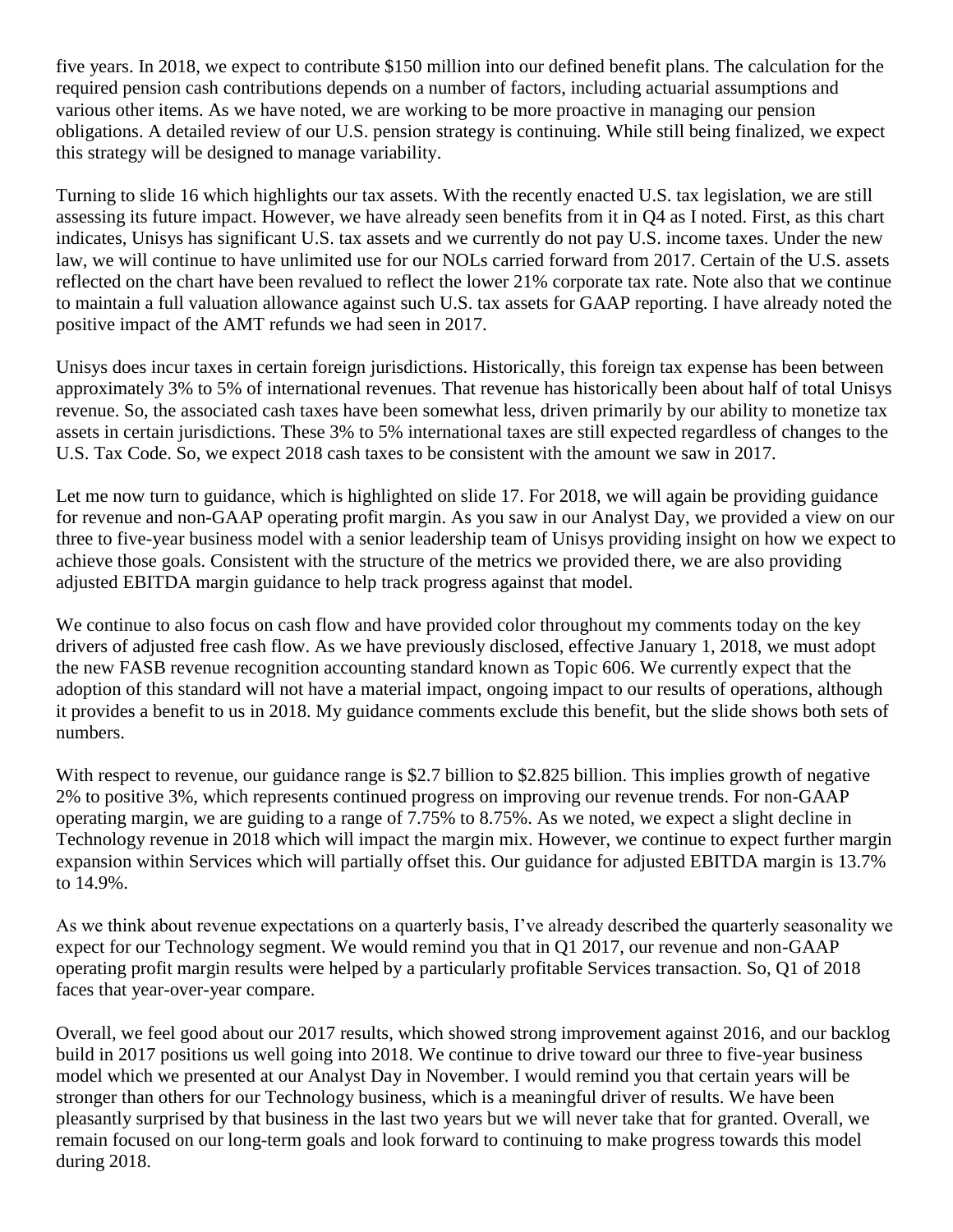With that, I will turn the call back to Peter.

## **Question & Answer Section**

Operator: Thank you. We will now begin the question-and-answer session. And our first questioner today will be Frank Atkins with SunTrust. Please go ahead.

**Q – Frank Atkins – SunTrust Robinson Humphrey, Inc.:** Thanks for taking my question. I wanted to ask first on the operating margin guidance. What is it kind of baked into that assumption regarding the Services margins and where do you think that progresses throughout the year?

**A – Inder Singh – Unisys Corp.:** Yeah. Thanks very much for the question, Frank, and I appreciate your participating on the call today. We continue to make progress on the Services margin. As you saw this year and the year before that as well, we've been making progress in terms of the restructuring plan that we had. And as you know, for the last few years, we've also been focused on growing that revenue or trending it towards growth. And of course, when you now see what we're guiding for 2018, we're guiding for a range that includes the possibility of growth.

What I would say is that as that growth begins to materialize, we should start to benefit from the \$270 million of cost savings that we've taken out of the business that I talked about. And so, two drivers of Services margins going forward from our assumption standpoint, one is we maintain our very rigorous view of the cost structure of that business and continue to drive further improvements in that business. Both Eric Hutto and PV Puvvada, who together run our business, are singularly focused on ensuring that we maintain the operational discipline. And then, as we think we can now position ourselves to talk about growth, we should begin to see that flow through. That Services business, the fact that the backlog grew 10.3%, it's encouraging but that sets off a good trajectory for us as we enter 2018. So, we don't guide at that Services or the Tech level, but hopefully, that color gives you enough to think about it.

And I'll turn it to Peter for any comments he has.

**A – Peter Altabef – Unisys Corp.:** Yeah. Inder, I think that's very well said. And Frank, I want to join Inder in thanking you for your question. There are a fair number of moving parts in 2018, and as Inder was touching on them, so number one, we do expect that Technology revenue to be down slightly, and obviously, that's higher margin business no matter how you cut it. To make up for that, however, at least in part, we expect that the gross margin of our Services revenue will continue its pattern of increasing and may even increase more than it did last year. And of course, the complexity of that is that we are expecting, if you look at our range of revenue, we're expecting revenue growth.

Revenue growth for a Services company is a bit of a two-edged sword. You do expect that that will come with higher margins over time. But initially, as you're just getting into these new contracts, which we have several significant ones as you can see from our new business signings, there's always a transition period on Services new contracts and that transition period can come with some lower margin work for a while. So, you're balancing some of the savings that we are on track to continue to achieve by the actions we've made in the past that are on trajectory to continue to increase our margins, plus new revenue coming in that will have some effect on dampening that margins just as we do the transition.

So, it's kind of complicated. I, for one, am very happy that we're providing revenue and margin growth at the corporate end and not in Services and Technology because it's complicated. But that's the way we see it for the year.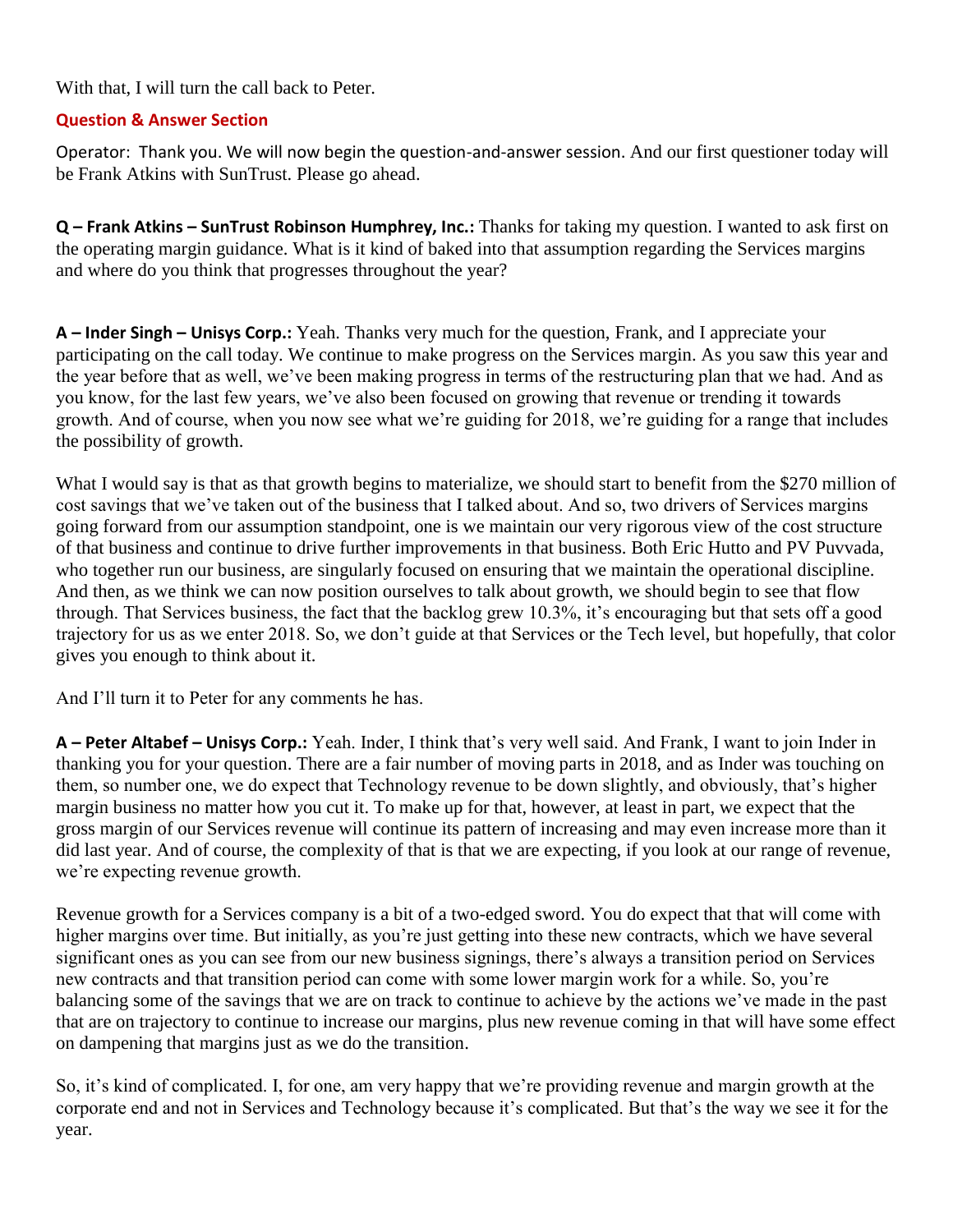**Q – Frank Atkins – SunTrust Robinson Humphrey, Inc.:** Okay. Great. Thank you very much. That's helpful. And then, I believe in your prepared remarks, you noted in the quarter financial services showed a little bit more strength. Can you talk about what's driving that? Do you think it's the market, do you think it's share gains, a combination of the two? Any particular areas of strength there?

**A – Peter Altabef – Unisys Corp.:** Yeah. So in the quarter, the majority of that strength was on the Technology side. That tended still to be a ClearPath Forward's strength, and by the way, we're great, we're very proud of that. We have a very good Elevate pipeline and that is kind of the, if you will, the next-generation financial services solutions that will drive not only Technology revenue but also Services revenue. But the pipeline, getting banks to adopt that platform is neither easy nor simple nor short and we really only released it around mid– last year.

So, we're very encouraged by that pipeline. We are beginning to bring new clients onto the Elevate platform. But we think it'll be a little while before that gets substantial headroom. So, I hope that helps on the financial services side.

**Q – Jamie Friedman –Susquehanna Financial Group:** Hi. Clearly a lot of hard work here which is appreciated. I'm going to start with the pension, Inder. I was just comparing, contrasting the 3Q slide that's called Estimated Future Pension Cash Contribution. You don't need to look it up, but if you compare that to the same on slide 15, what jumps out at me is that just in the quarter, you're taking down the 2019 cash contribution, 2019, the \$125 million, and as of the third quarter, that was estimated to be \$224 million, so almost \$100 million reduction. And you can see from there, it's not just that one year and next year, too. So I guess, could you just give us the cliff notes again about why that's happening on the cash component of the pension?

**A – Inder Singh – Unisys Corp.:** Yeah. Jamie, thank you for the question and thanks for being on the call. Yeah, it's been a number of years since we can say that that chart has shown a constructive improvement. And we're pleased to see that over 5 years, it's down \$300 million compared to what you saw previously, and then, again, over 10. 2019 has a couple of variables to it, one is obviously better return on asset performance, as I noted in my comments, and also, there was the option to look at the – a certain amortization table and pushed off that adoption as well for us. So as a company, we benefit over the 10-year period and the 5-year period frankly from the combination of those things.

We continue to look at this chart. Obviously, as you know, as focused as we are on the business, we're also very focused on making sure that we have the capital structure to make all of these pension contributions over time. And it's really nice to see them moving down the way they have, for the all the years, frankly, not just one year.

**A – Peter Altabef – Unisys Corp.:** Okay. Yeah. And Jamie, if I can just follow-up on that for a minute before your second half of your question, and I, again, thank you for the question. Internally, when I walk around the company, I tend to talk about our three big initiatives, but the reality is there are four. So, the three I tend to talk about internally are that we are being very purposeful with respect to our services delivery capacity, and by purposeful, some of the things that I talked about in my notes or in my comments earlier about exactly what services we're providing, how to make those most effective, how to invest in these services, such as on automation and AI, and how really to make sure we're doing what we're doing really, really well.

The second is security in everything we do, and that we really are focused on differencing ourselves against competitors by making sure, whether it's Stealth or whether it's other proprietary security or third party security, we really want our clients to understand that we're building leading security into everything we provide. And we, by the way, with a higher win rates, with a higher ACV and TCV, with very specific deals where we see that as a distinguishing factor, we think that is an important initiative.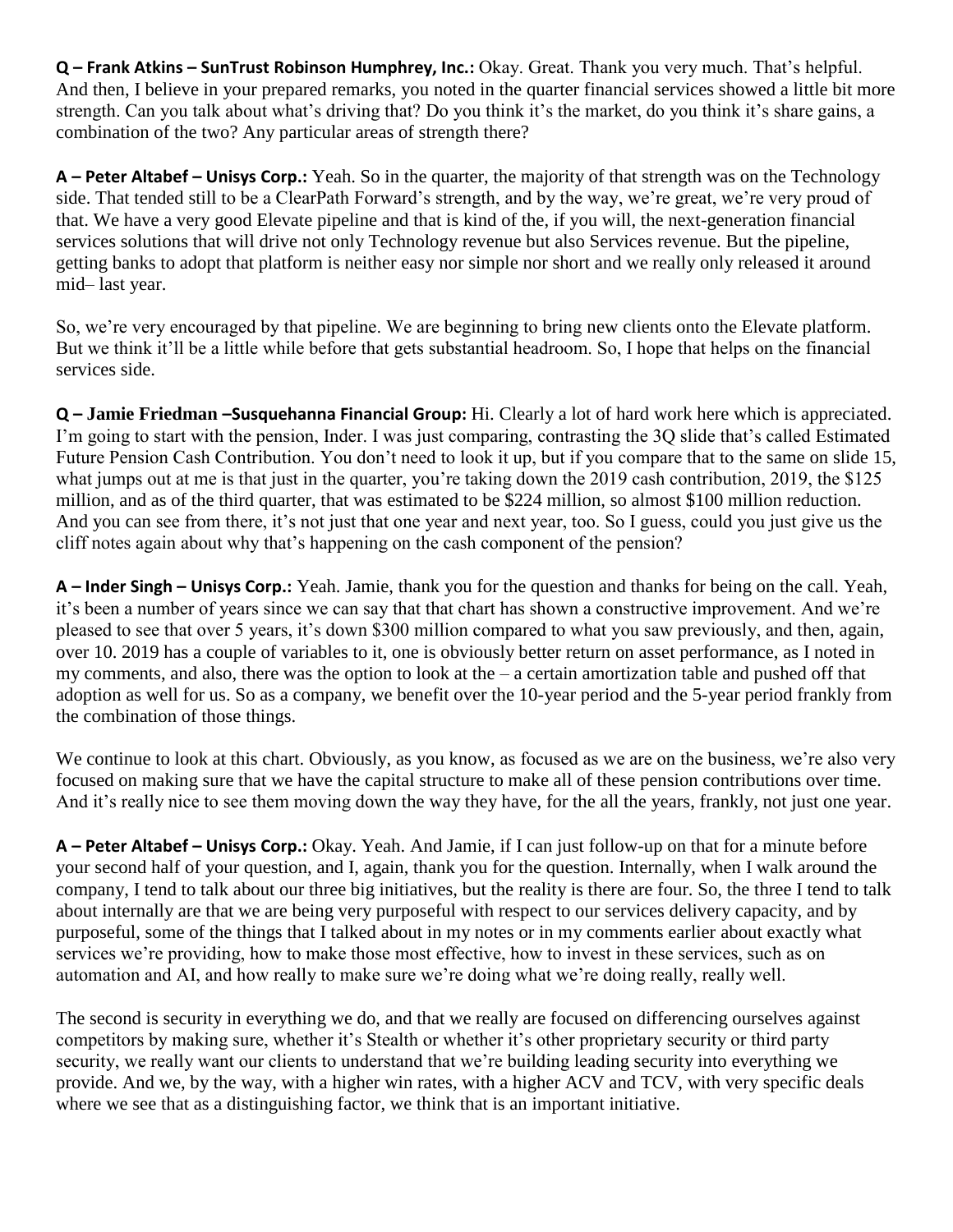And the third thing I tend to talk about as I go around the company is this idea of a software-led services, right? Those are the solutions we have been rolling out, and again, we have one more to roll out later this quarter, early next quarter with LineSight, but we've made substantial investments in these solutions. Elevate is one of them, FamilyNow, ENFORCE are others, and that not only do we expect Technology revenue from these but we expect Services revenue as well.

Those are the three things I talk about in the company, but there's a fourth, and the fourth is that we have taken a very deliberate, very focused approach on our investment portfolio specifically around pensions. Not something you tend to talk about in the company, though it's been very deliberate bringing in a new Treasurer in October, doing the work on splitting the plans that happen – I guess he came in September – doing the work on splitting the plans that Inder talked about, looking at our investment portfolio in terms of equity versus nonequity investments. We don't control all of that. Some of that is controlled by other fiduciaries. But everybody is really taking this very, very seriously, including even some hedge transactions to try to lock in some of the gains that we saw in 2017 for some period of time.

So, I would say for this audience on this call, we really are doing all four of those things, not just the first three.

**Q – Jamie Friedman –Susquehanna Financial Group:** Okay. And for my follow-up, I just was hoping you could help us map this figure 5 – page 5, rather, which is the pipeline, and maybe I missed the change in disclosures. But when you're saying industry application products and related services, and I apologize again if that's not new but it's new to me, how do we think about that and convert that from pipeline to revenue? In other words, if we were to take that same disclosure, industry application products and services, what is that in revenue on slide 10?

**A – Peter Altabef – Unisys Corp.:** Well, let me tell you what it is. If you want to know what the current revenue is associated with that, I'm looking at Inder as to whether he wants to give it to you. If you look at what we have been doing for the past few – two years, by late 2015, early 2016, we had identified our focused industries. And within those focus industries, we had identified the need to have leading software-enabled solutions in each of those focus industries that while they would not represent the majority of our work, they would show the clients in those industries that we had significant thought, enough thought and enough domain knowledge for their industries that we could create and market leading products and solutions for that industry. So, that has resulted in really nine of those solutions.

One of those, Digital Investigator, was launched in 2016 around October. Seven of those were launched in 2017 and the remaining one is LineSight. I would add that two of those are in what I consider social government services, that's ENFORCE and FamilyNow, not technically one of our four focus areas but you can expect it to become a focus area in 2018. So, those nine bring with them not only software products but also Services revenue, and that is really what we're talking about, so it's another way to cut it.

The goodness there, I will tell you, will go beyond the revenue associated there. It'll go into really highlighting our position as leading providers of an integrated suite of solutions in each of those four focus areas. But that pipeline is new. Those solutions are either new or refreshed and they tend to be earlier in their stage than, let's say, the pipeline on our more traditional digital workplace services.

**Q – Joe Vafi – Loop Capital Markets LLC:** Hey, guys. Good afternoon. Great progress. Congratulations on that. Maybe I'll just start with a couple of more detailed questions and then bring it back out to a higher level. Maybe, Inder, if you could discuss a little bit, looks like the restructuring add back to non-GAAP was pretty big, but SG&A still, even on a GAAP basis, was down, and I was wondering if you could provide some color on just the reconciliation between those two line items. And then, as we're talking about restructuring, as we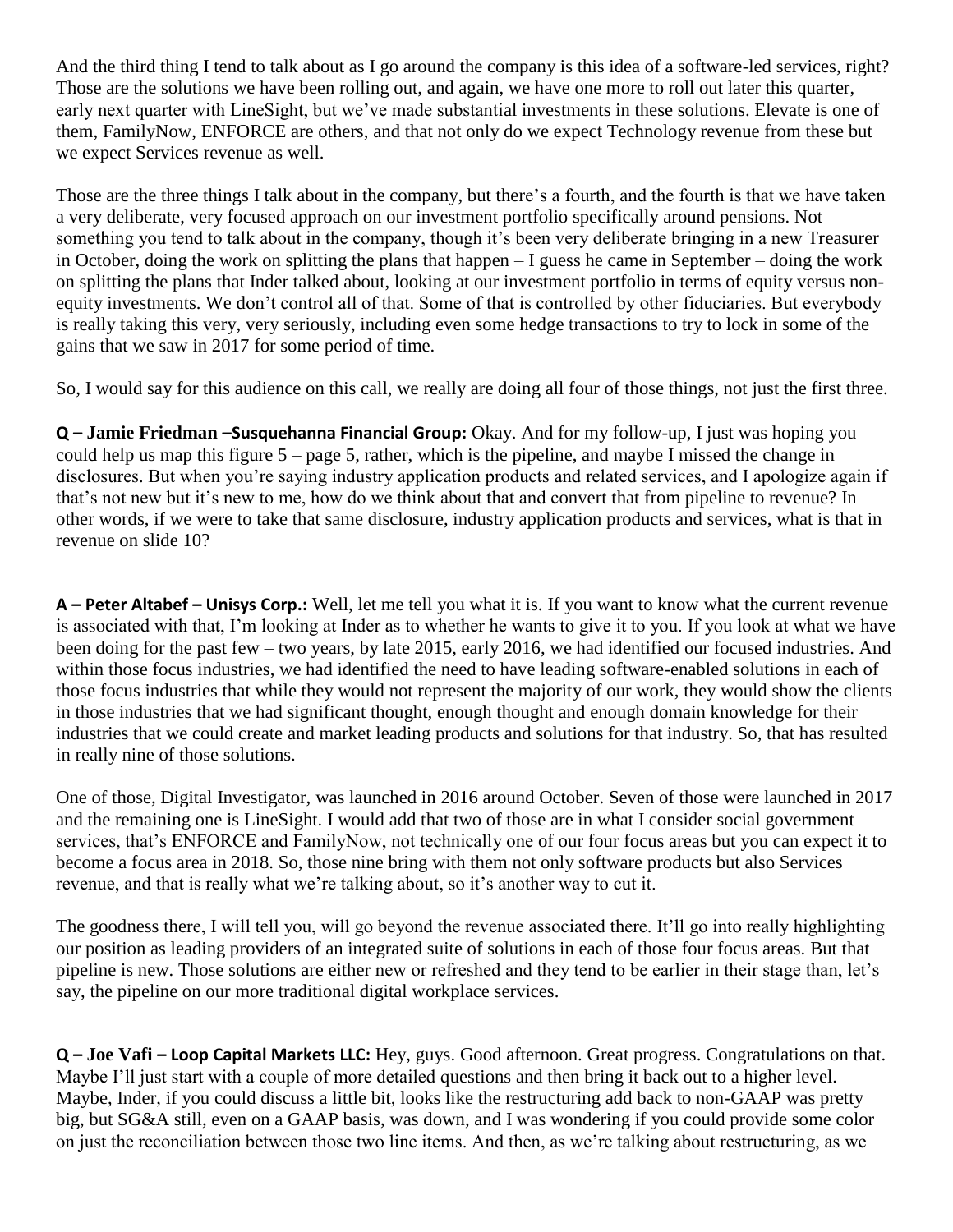model, should we not be thinking at all about restructuring as an add back to non-GAAP next year? And then, I have a follow-up.

**A – Inder Singh – Unisys Corp.:** Yeah. Most of the restructuring charges that were part of our plan, and remember, we've been executing a plan that was launched in April 2015, and that plan called for us to basically generate annualized savings exiting 2017 of \$200 million. And as I noted, we've been focused on driving those savings and then some. So, we've actually ended 2017 with a better annualized run rate than we had expected previously. Those savings, you would only to expect to see in the SG&A line but you would also expect them to materialize in the cost of sales, frankly, as our revenues begin to grow. And so, those are taking our fixed cost and basically variablizing the cost base, Joe.

And so, as we think about how they would start to drive gross margin higher, remember, a lot of our costs are in the cost lines. So, you can't quite just map it to SG&A. You're right, we're seeing the benefits in SG&A as well and we will continue to drive SG&A discipline, but really, what we've been focused on is also making sure that we variablize our cost structure for the delivery side of the house. And so, you should start to see those benefits accrue in 2018, 2019 and beyond.

Of the charge that we took, about \$12 million was in the SG&A lines. And so, as I think about where we would begin to see it, you'll start to see the benefits happen on gross margin and also in SG&A on a go-forward basis. And remember, these are exit run rates that I'm talking about. So, it's not numbers necessarily you would have seen materialize into savings in 2017.

**Q – Joe Vafi – Loop Capital Markets LLC:** Yeah. That's helpful. And for modeling purpose, should we be reducing down restructuring in our models at this point to kind of de minimis levels or how should we think about that in 2018?

**A – Peter Altabef – Unisys Corp.:** Yeah. I mean, the way we think about it for the next three, four, five years is frankly this is all about maintaining operational discipline. Most companies in our industry go through ongoing cost efficiency actions. And so, that kind of what you should be seeing is more of that type of smaller things than the major program we've been on for the last almost three years.

**Q – Joe Vafi – Loop Capital Markets LLC:** Great. And then, if we kind of zoom back out to a higher level and I think last quarter, we were in a position where some of the bookings numbers were a little tough and they kind of came in a lot stronger this quarter. I was wondering if there's any big bluebirds out there that drove some of this quarter's performance and if you could kind of talk in a little more detail about the performance of TCV, ACV and the new business numbers that drove a solid Q4 here?

**A – Peter Altabef – Unisys Corp.:** Yeah. Joe, that's a great question. What I would say is we welcome those big bluebirds. There are always some of those in the pipeline and we have some of those in our \$13 billion pipeline that would be very large and we'd love for them to land. Those were not really in the fourth quarter numbers. We had some nice sizable deals but none of them I would categorize as in the mega category. So, the good news is we did this kind of TCV and ACV really without the benefit of a mega, mega deal. So, I consider that pretty good news.

**Q – Joe Vafi – Loop Capital Markets LLC:** That's great. And Peter, not to put you on the spot but I'm going to do it anyway just a little bit, so if that is indeed the case, is this kind of a small inflection point do you think in the business in new signings? Because if you didn't get a lot of benefit from some big bluebirds here, then your